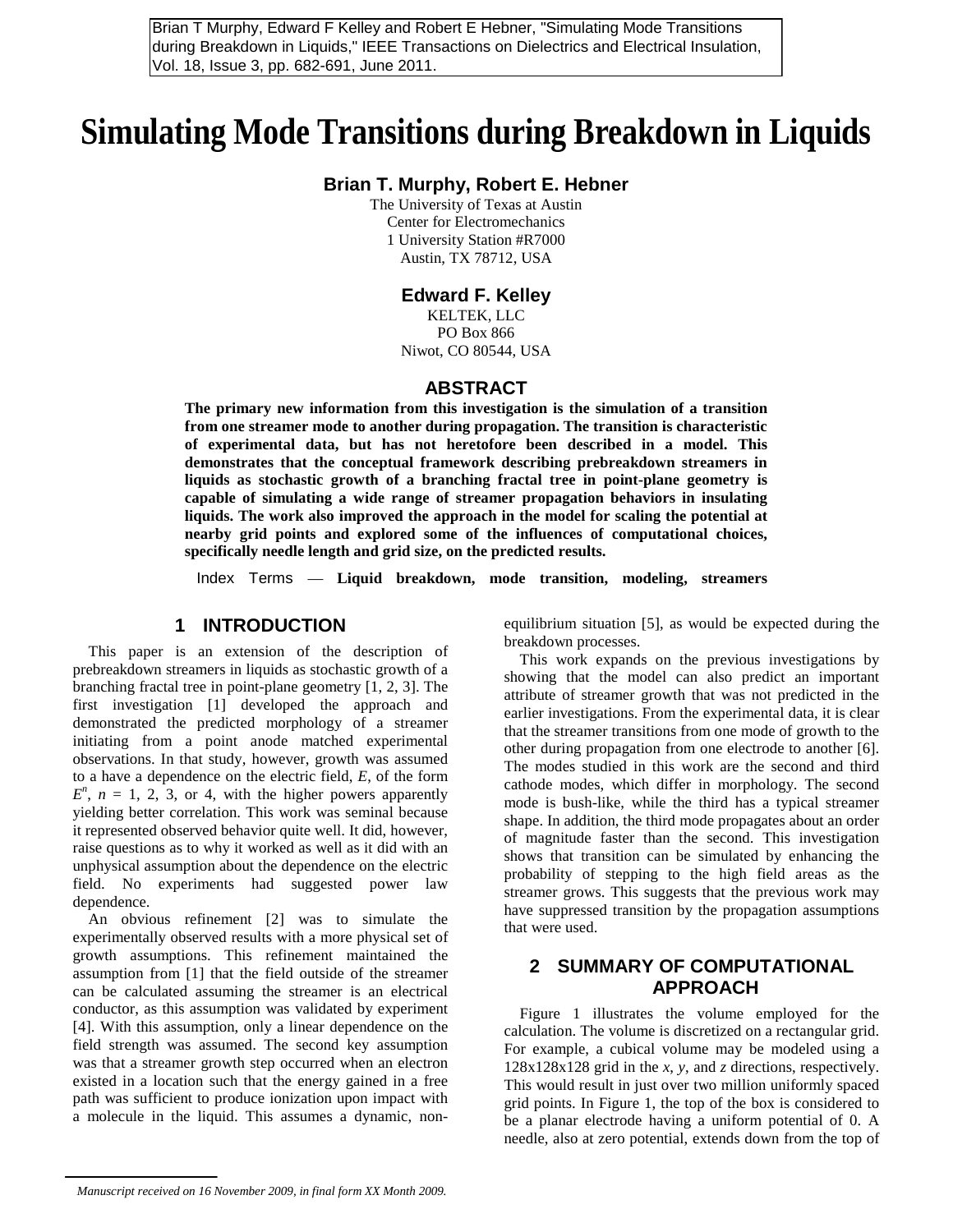the box. The electrode is the bottom of the box, and is assigned a uniform potential of 1. The distribution of electric potential throughout the box is determined numerically by solving Laplace's equation in three dimensions,



**Figure 1.** Sample volume used for the streamer simulation. The top of the box is an anode plate. The bottom of box is a counter electrode plate. The heavy red line is a needle at the same potential as the top plate.



**Figure 2.** Top: Computed potential in the plane of the needle on a 128<sup>3</sup> mesh, prior to streamer growth. The needle length is 25 points. Bottom: A more detailed enlargement of the region around the needle. Axis values are the grid points used in the calculations.

The solution of equation (1) is a spatial linear algebra problem of *n* equations in *n* unknowns, where *n* is the number of grid points at which the potential is not predefined. When  $n^3$  is large, the solution can be efficiently determined using a Gauss-Seidel iterative solution algorithm. Since the linear equations being solved are rather simple and repetitive, the equation coefficient matrix need not actually be stored in its entirety in the computer implementation. Equation coefficients are instead generated when needed. Determining a solution to equation (1) then requires only multiplying the coefficient matrix times an

assumed solution vector a suitable number of times to achieve convergence. Figure 2 illustrates the solution to equation (1) performed on a mesh of size  $128<sup>3</sup>$  with a needle having a length of 25 points in the *x* direction. The potential distribution of Figure 2 also reveals that a periodic boundary condition has been employed at the sides of the box. This is as if the box had an identical neighboring box joined to it at each side wall. Envision an infinite grid of boxes extending in two dimensions, each with its own needle. Done this way, the model does a good job of simulating two parallel infinite plates as long as the box size is big enough to provide adequate distance between needles.

A significant aspect of the computed potential is its distribution right below the tip of the needle. This is where the streamer is known to initiate. Figure 3 examines the potential along a straight line from the needle's tip to the counter anode. Along this line,  $\phi$  starts at zero and quickly trends to values having a constant gradient of one. This is the expected result [7, 8] with a small perturbation in what are elsewhere parallel plates, i.e., the field is uniform suitably far from the perturbation.



**10/48 means needle tip is 10 points from the anode plate on a 48<sup>3</sup> mesh Figure 3.** Electric potential along a line from needle tip to counter anode for a range of mesh densities. Needle tip is at a common point 0.196 across gap.

Figure 3 shows the variation of  $\phi$  for a range of mesh densities. The coarsest,  $48^3$ , required about 15 s of CPU time to compute. The densest,  $1024^3$ , required  $120,000$  s of total CPU time (about one hour to run using 32 CPU's). This particular problem has been found to attain nearly ideal efficiency gains in a distributed memory parallel computing environment (FORTRAN, in conjunction with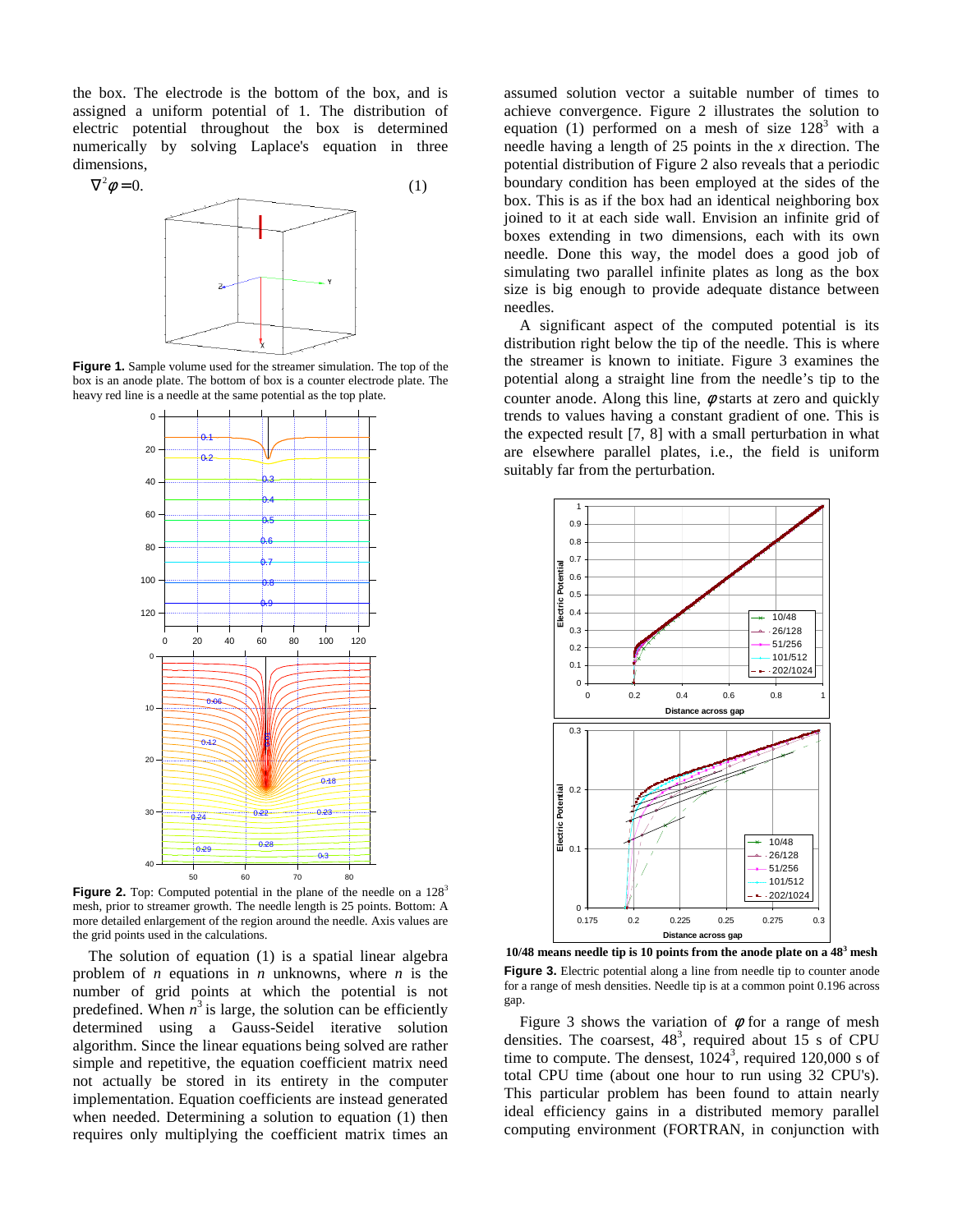an MPI parallel library [9]). For this application, a box-like volume like that in Figure 1 is conveniently partitioned into a series of rectangular bricks, or sub-volumes. An MPIenabled computer program runs simultaneously on each of a set of CPUs. A single CPU operates on each brick of the volume. The memory, which is "distributed" in this case, is the solution vector for the potential  $\phi$ . Each CPU needs  $\phi$ only within its corresponding sub-volume (note, there is a small amount of overlap in the  $\phi$  requirement at sub-volume boundaries, and this is managed by the MPI library).

The effect that increasing mesh density has on  $\phi$  is interesting. While moving away from the tip of the needle, the gradient quickly approaches 1, as expected. The transition happens faster with a denser mesh. In each calculation case, the needle is the same absolute length, and the needle itself is a single line of mesh points. So for this case study, the needle is effectively thinner with a denser mesh.

At distances well removed from the needle, Figure 2 shows that the "free-field" potential at any given point is equal to the distance across the gap. This is a result of the gradient being uniform absent the needle. When the curves in Figure 3 are re-plotted as a fraction of the free-field potential versus mesh point number (Figure 4), nearly the same value is found regardless of mesh density. This means the potential attains roughly the same fraction of its freefield value in the same number of mesh points regardless of mesh density. For all cases, it takes about 10 mesh points to transition to the free field level. In conjunction with this, note also in Figure 3 (where points are plotted versus distance) that the points of a common mesh point number can be connected with a straight line. In addition, these lines appear to be directed at a common point of (1,1) at the counter electrode.

Figure 3 also shows that, as mesh density increases, the value of  $\phi$  at the first mesh point below the needle is converging to a value of about 0.12 (or about 55% of the free-field potential per Figure 4). This implies that as one approaches the tip of an infinitely thin needle, the gradient increases to infinity (i.e., 0.12/0), as expected.

By generating additional figures similar to Figure 4 for other needle lengths, it was possible to devise the following approximate expression to compute the value of  $\phi$  at the first grid point below the tip of the needle. This expression will be used in later sections of this paper. It was found to be accurate within a few percent for all cases studied.

$$
\phi_{n1} \approx 0.572 \frac{n+1}{N-3}.\tag{2}
$$

where

 $n =$  value of *x* at the needle tip

 $N =$  mesh size in the *x* direction

At two grid points below the needle the following expression applies:

$$
\phi_{n2} \approx 0.737 \frac{n+2}{N-3}.\tag{3}
$$

Equation (2) can be used to approximate the potential at the nearest free point below the tip of a growing streamer. It is thus evident that as the streamer lengthens, the potential

one point in front of the streamer tip is increasing. The streamer may then be attracted more strongly as it approaches the counter electrode. During simulation, how this influences streamer growth also depends on the details of the growth model. Figure 5 illustrates the linear nature of the increase in potential just ahead of an advancing streamer for progressively less bushy streamers. This behavior is a consequence of the electro-optical measurements that show that the streamer can be modeled as an electrical conductor [10].



**Figure 4.** Gradient of electric potential versus mesh point number.



For each case  $\phi_c = .06$  and needle length  $n = 26$ ; *a* and *q* are defined in Eqn 4.

**Figure 5.** Samples of potential at the point one grid step in front of the advancing streamer. In the 2-D graphs, the abscissa is the vertical *x* coordinate, and the ordinate is electric potential. Solid lines are of Eqn 2.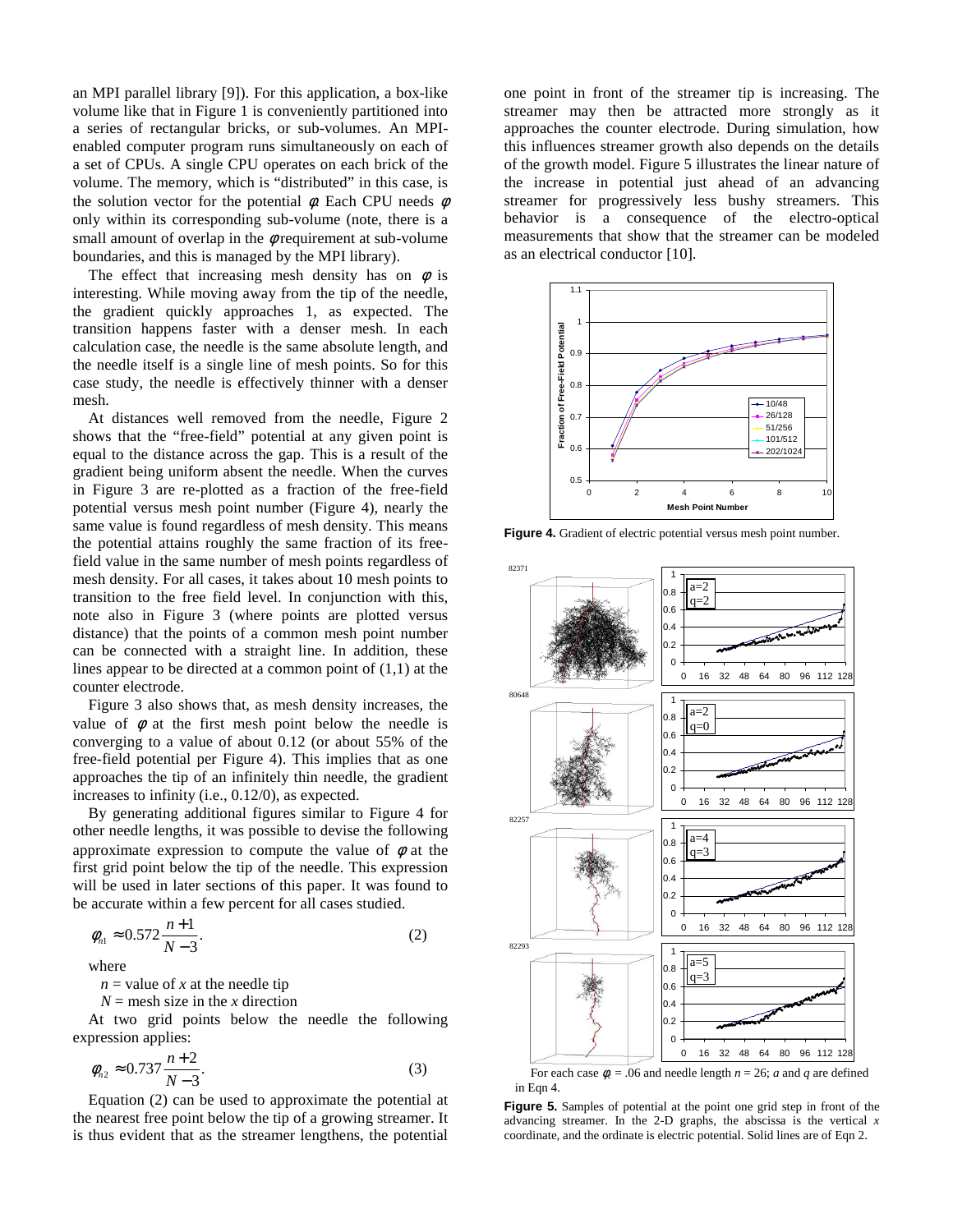## **3 MODEL FOR STREAMER GROWTH**

As stated earlier, the potential of the conducting needle is 0 (and 0 also on the top electrode). Calculation of the  $\phi$ distribution provides the value of  $\phi$  at all free points throughout the volume. It is assumed that streamer growth will be from a point on the needle to a free point "adjacent" to the needle. Here "adjacent" means points which are one grid step from the needle. It is also assumed that for growth to an adjacent point to be possible, the value of  $\phi$  at the adjacent point must exceed a certain value designated the cutoff value,  $\phi_c$ . This is equivalent to requiring that the voltage gradient must exceed a minimum threshold for growth to be possible. This assumption appears consistent with what has been observed in laboratory experiments [11].

In the general case, there will be multiple adjacent points where  $\phi > \phi_c$ . Streamer growth is treated as a purely stochastic process. This means that among the set of adjacent points at which  $\phi > \phi_c$ , points will be randomly selected to be growth points. The details of the random point selection process are described in the next section. The definition of the needle is then extended to include all growth points (i.e., the streamer). At each of the newly added growth points, the potential  $\phi$  is set to 0, and the  $\phi$ distribution for all remaining free points is recomputed. So the model for streamer growth is essentially as follows:

- 1. Compute the distribution of  $\phi$ .
- 2. Randomly add some growth points to the streamer.
- 3. Recalculate the distribution of  $\phi$ .
- 4. Repeat until the gap is bridged.

As long as an appropriate point selection method is used, the prevailing gradient of the potential should cause the streamer to grow generally towards the opposite electrode. The simulation is halted when the streamer bridges the gap. At this point, much higher current flows and a different model is required [12].

# **4 POINT IDENTIFICATION AND LENGTH CORRECTION**

Before discussing the random point selection process, the method of identifying "adjacent" points will be described. This is necessary because calculations show that the selection process influences the characteristics of streamer growth. There are 27 grid points shown in Figure 6. The point in the center, which is un-numbered, is considered to be part of the streamer. It is seen that 26 points surround the streamer point, which are all one grid step from the streamer point. Each of these points is a possible growth point. Each is assigned an identification number 1 through 26. Some of these points may already be on the streamer. Indeed, at least one must be in order for the streamer to reach the center point. As an example, consider the streamer to be coming straight down, passing through point 1 (and also the point directly above point 1) to reach the center point. A free point located at the point labeled 6 could be rightfully tagged with an identification number 17, 6, or 18. This ambiguity is dealt with by working in an

outside-in and top-down fashion. All free points which can be identified as being corner types (19-26) are tagged the corresponding value. Then all free points which can be identified as being in the middle of an edge (7, 8, 15, 17, 11, 12, 13, 14, 9, 10, 16, 18) are tagged as such. This second tagging step may replace some tags assigned in the first step. As a third step, point types (3-6) are tagged. Then finally points of types (1, 2) are tagged as such.

Points (3-6) are each exactly 1.0 grid steps from the streamer. Points (11-14) are a distance of  $\sqrt{2}$  grid steps from the streamer. Since they are farther from the streamer,  $\phi$  will tend to be greater in value than at points (3-6). The value of  $\phi$  at point 11, for example, is divided by 1.332 to approximate the value it would have if it were actually one step from the streamer instead of  $\sqrt{2}$  steps. The value of 1.332 is obtained by passing a second order polynomial through the points from equations (2) and (3), and evaluating this curve at a grid distance of 1.414 units. In a similar fashion, points (23-26) are  $\sqrt{3}$  grid steps from the streamer, and  $\phi$  at these points is divided by 1.555. Correcting for distance in this fashion is analogous to evaluating the gradient of the potential toward each point. This adjustment is likely more physical than the approach employed in [1], where they divided by the distance (either  $\sqrt{2}$  or  $\sqrt{3}$ ), but the differences in growth dynamics are relatively small.

It is desired to preclude the possibility of simultaneous streamer growth to the same free point from multiple points on the streamer. Therefore, throughout the entire volume all points are assigned a fixed color, red or black, in the alternating sense of a chessboard. For each step of streamer growth, only the red or black set of points is considered for growth destinations (which set is selected randomly).



**Figure 6.** Identification scheme for adjacent points.

## **5 GROWTH ASSUMPTIONS**

It was found [3] that a wide variety of streamer forms could be produced by adjusting the potential cutoff  $\phi_c$  and a cutoff *rn<sup>c</sup>* . To "randomly" select say, 10% of the available points, each is assigned an *rn* (i.e., random number) from 0 to 1, and points having  $rn < 0.1$  become growth points [3]. This could be termed a two-parameter growth model (φ*<sup>c</sup>* and  $rn_c$ ). Figure 7 shows a sample taken from Figure 3 of [3] and a reproduction calculated as part of this work. For the same parameters, our analysis produces streamers which branch out a bit more and are bushier. This minor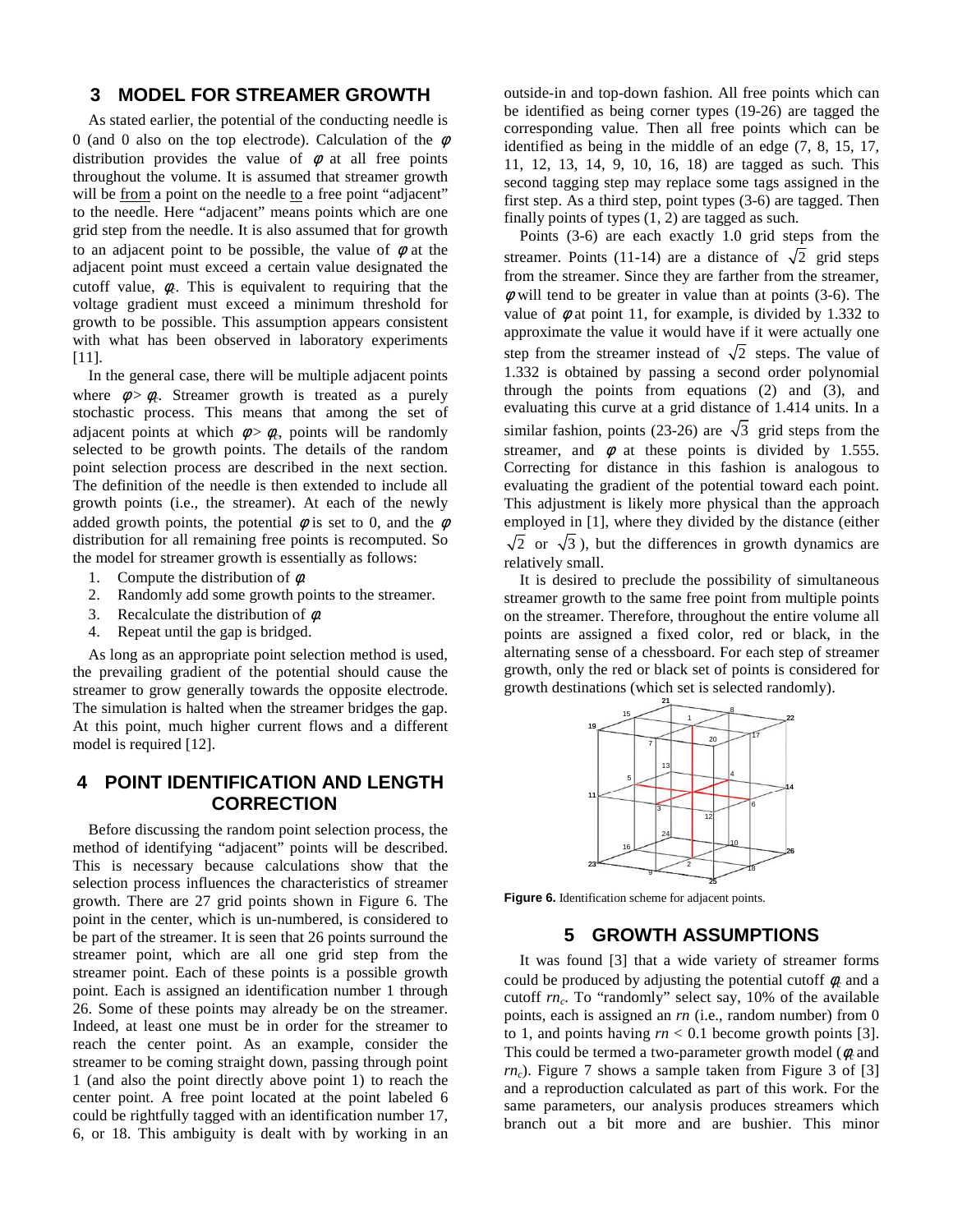difference is primarily a result of the different length adjustment.

In general, a two-parameter model is obtained by exponentiating  $\phi$  to a power greater or less than 1 before comparison to the *rn*'s. The power of exponentiation becomes a second parameter. This is the approach used in this investigation.



**Figure 7.** Comparison of streamer from [**3**] with current work.

As such, points with larger  $\phi$  values have a higher probability of being selected as growth sites. This tends to result in streamers which are less bushy and directed toward the counter anode plate. Figure 5 shows that, overall,  $\phi$ values at adjacent points start out small and grow larger as the streamer grows, eventually attaining a value of about 0.6 when reaching the counter anode.



**Figure 8.** Definition of length of a growing streamer. The numerical values for the horizontal and vertical axes are the grid values used in the calculation.

There are convenient statistical aspects of using *rn*'s in the range [0:1] having a uniform distribution, combined with  $\phi$  values also in the range [0:1]. First, the probability that any  $\phi$  value will exceed its corresponding  $rn$  is equal to  $\phi$ . Second, for any given population of  $\phi$  values, the sum of the  $\phi$  values is the average number of  $\phi$  values which will exceed their corresponding *rn* (i.e., be selected as growth sites). For example, if the  $\Sigma \phi = 3$ , then on average about three points will be selected as growth sites. If  $\Sigma \phi = 0.5$ , then roughly half the time no points would be selected. When no points are selected, a new set of *rn*'s is generated for comparison, and this is repeated until at least one growth site is selected. Once one or more growth sites are selected, these points are added to the streamer, and the potential distribution in the volume is recalculated in preparation for the next step of growth.

Raising the  $\phi$  values to a power greater than 1 will make them smaller, and a power less than 1 makes them larger. In either case, they will remain in the range [0:1]. Negative powers should not be used since this will result in values greater than 1. Exponentiation in this fashion, where  $\phi$  is

replaced with  $\phi^p$ , changes the distribution of the values (i.e., both the mean and variance are altered).



**Figure 9.** Exponentiation power as a function of streamer length.

It was demonstrated in [2], that the computational effect of changing the value of the exponent on  $\phi$  is the same as making more physical assumptions concerning the random selection process. Consequently, it is reasonable to use this approach for computational efficiency.

Changing the distribution of the  $\phi$  values affects the relative likelihood of small and large values being selected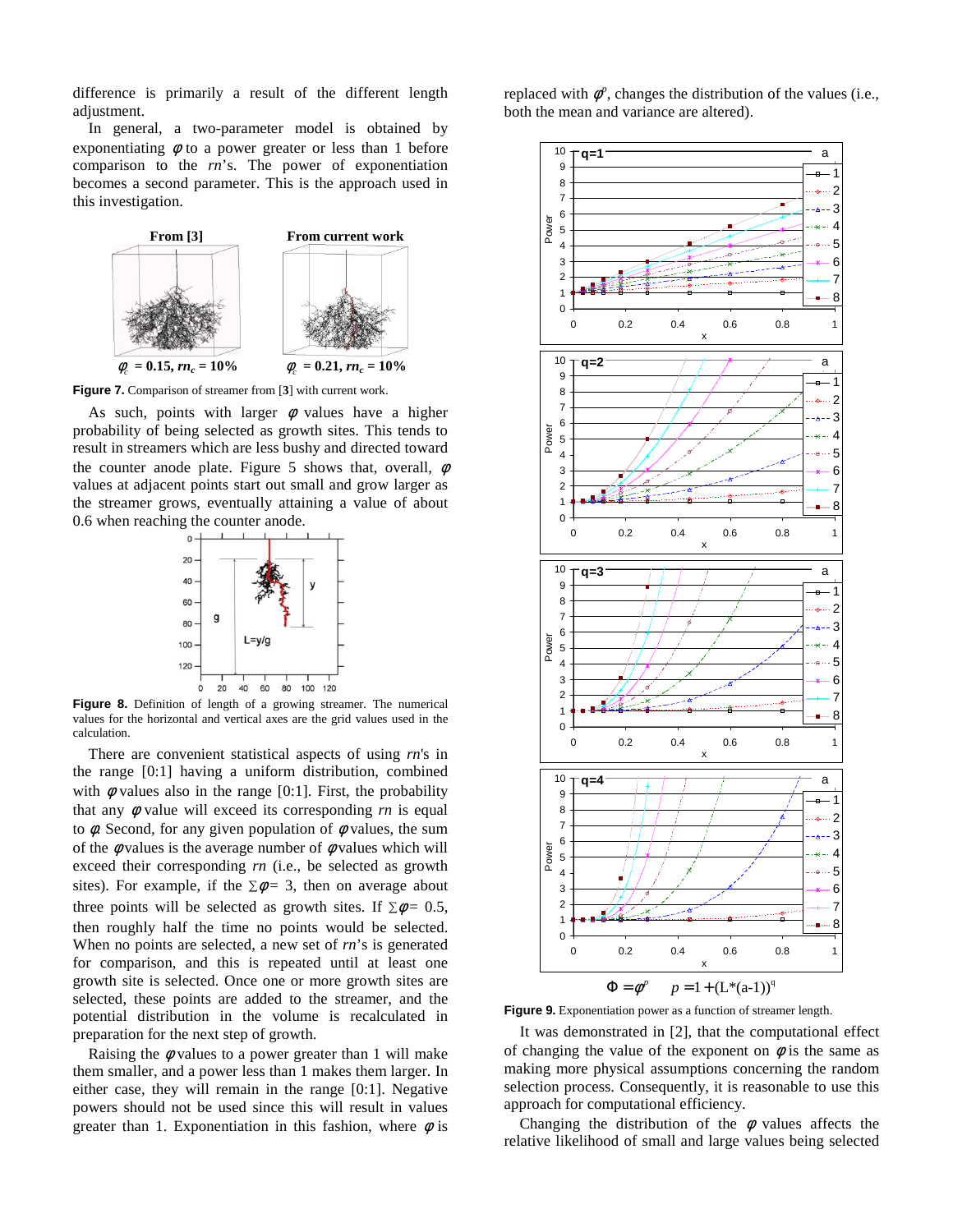for growth. As will be evident in the next section, when point selection is biased toward larger  $\phi$  values, streamer growth is less dense.

As a final parameter of our streamer growth model, we employ a method similar to one examined in [3]. We have the power of exponentiation be a function of streamer length. Figure 8 and Figure 9 illustrate how the power varies as a function of length. This makes the method a three-parameter model,

$$
\Phi = \phi^p, \ p = 1 + [L \cdot (a-1)]^q. \tag{4}
$$

# **6 STREAMER GROWTH CHARACTERISTICS**

For the presently devised basic calculation procedure, there are two analysis parameters which may influence streamer growth: the cutoff,  $\phi_c$ , which is the minimum required  $\phi$  value for streamer growth, and the power of exponentiation,  $p$ , applied to the  $\phi$  values prior to comparison to random numbers.

For all calculation cases, there are two important values of electric potential that exist at the start of the simulation:

- 1. The value of  $\phi$  one grid point below the top anode plate, but well removed from the needle. This is referred to as  $\phi_l$  and is equal to  $1/(N-1)$  where N is the mesh size.
- 2. The value of  $\phi$  one grid point below the tip of the needle. This is referred to as  $\phi_n$  and can be approximated using equation (2).

Figure 10 (a-d) show an example of the effect of  $\phi_c$  on streamer growth. In this example,  $\phi_l = 1 / (N-1) = 0.02$ , so with  $\phi_c$  less than this as in plot (a), stray streamers are seen to originate from the top anode plate and along the length of the needle. If  $\phi_c$  were greater than  $\phi_n$ , the streamer would not grow at all since  $\phi_n$  is the maximum  $\phi$  value adjacent to the needle. Here the value of  $\phi_n$  is 0.13954 for the 48<sup>3</sup> cases in Figure 10, as compared to 0.1398 from equation (2). Also shown are cases with a  $128<sup>3</sup>$  sized mesh. These results show that streamer growth is only mildly sensitive to the value of  $\phi_c$ .

In Figure 10 **(**b) and (g), evidence of the periodic boundary condition employed at the side walls can be seen. When the streamer reaches a side wall and leaves the box, the streamer enters the box on the opposing wall (i.e., wraparound).

Figure 11 shows a series of calculations examining the effect of needle length on streamer growth. As was the case for φ*<sup>c</sup>* , streamer growth does not appear to be sensitive to the length of the needle. This agrees with the expected result, as the field in the unperturbed liquid between the streamer and the electrode toward which it is propagating is strongly influenced by the shape of the streamer and much less influenced by the initial electrode geometry.



**Figure 10.** Effect of  $\phi_c$  on streamer growth.

Figure 12 examines the effect of mesh size on streamer growth. In these cases, the length of the needle as a fraction of the mesh size was maintained constant. So the needle looks the same length in each image. Equation (2) indicates that the value of  $\phi_n$  will be about the same for each case. The value of  $\phi_c$  was chosen to be 50% of  $\phi_n$ . Mesh size does not have a strong effect on the appearance of the streamer. Even though the  $N = 512$  image appears denser, the streamer is actually less dense as it contains fewer points as a percentage of the volume's points. One thing which is strongly affected is the execution time, which increases exponentially with mesh size. Nearly all computation effort is spent re-solving Laplace's equation after each step of growth. This is done in parallel on multiple processors.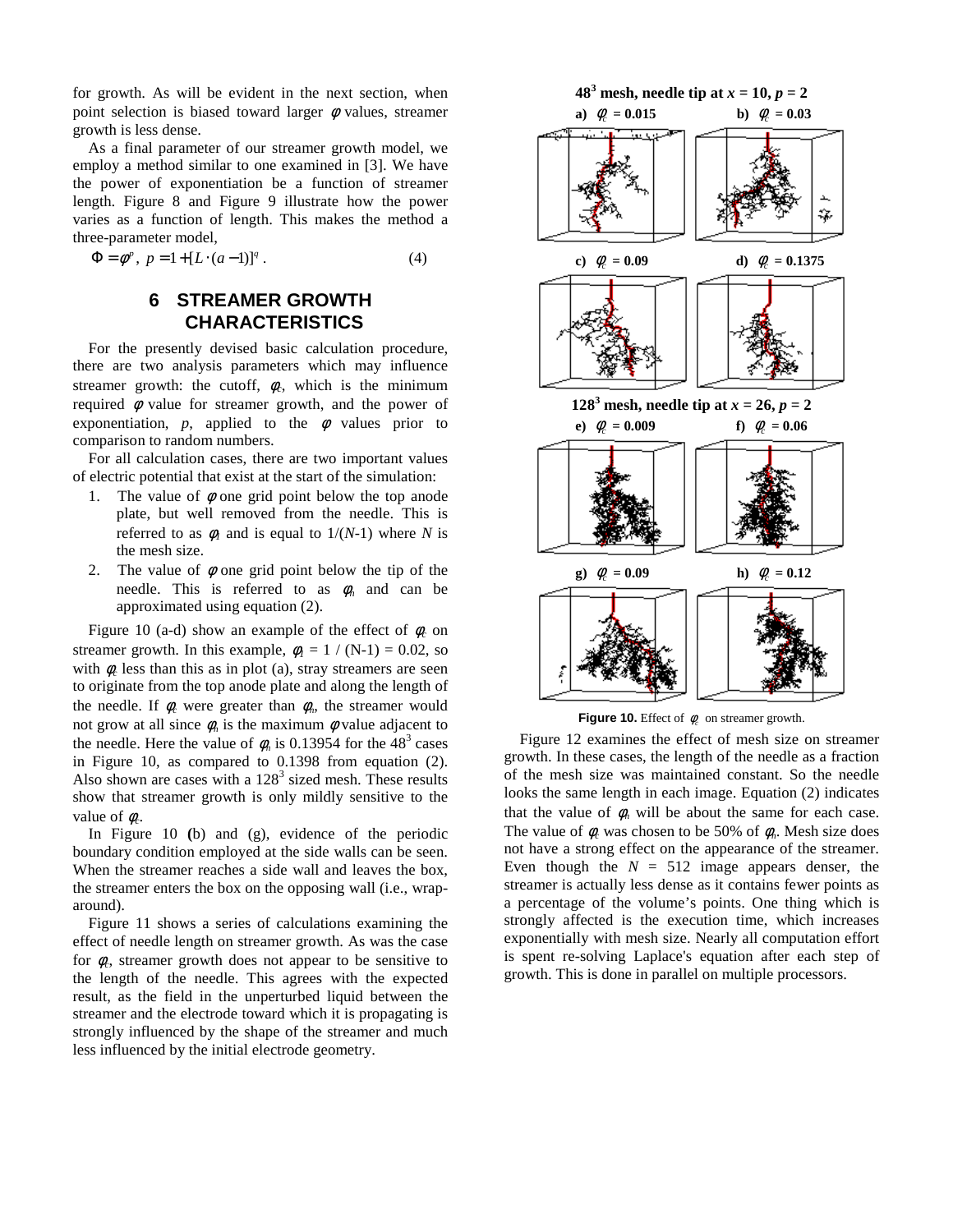

Figure 11. Illustration of effect of needle length on streamer growth.



**Figure 12.** Illustration of effect of mesh size on streamer growth.



Figure 13. Cases with a short needle for a range of exponential powers.



**Figure 14.** Illustration of 4<sup>th</sup> cathode mode (Hebner [6]).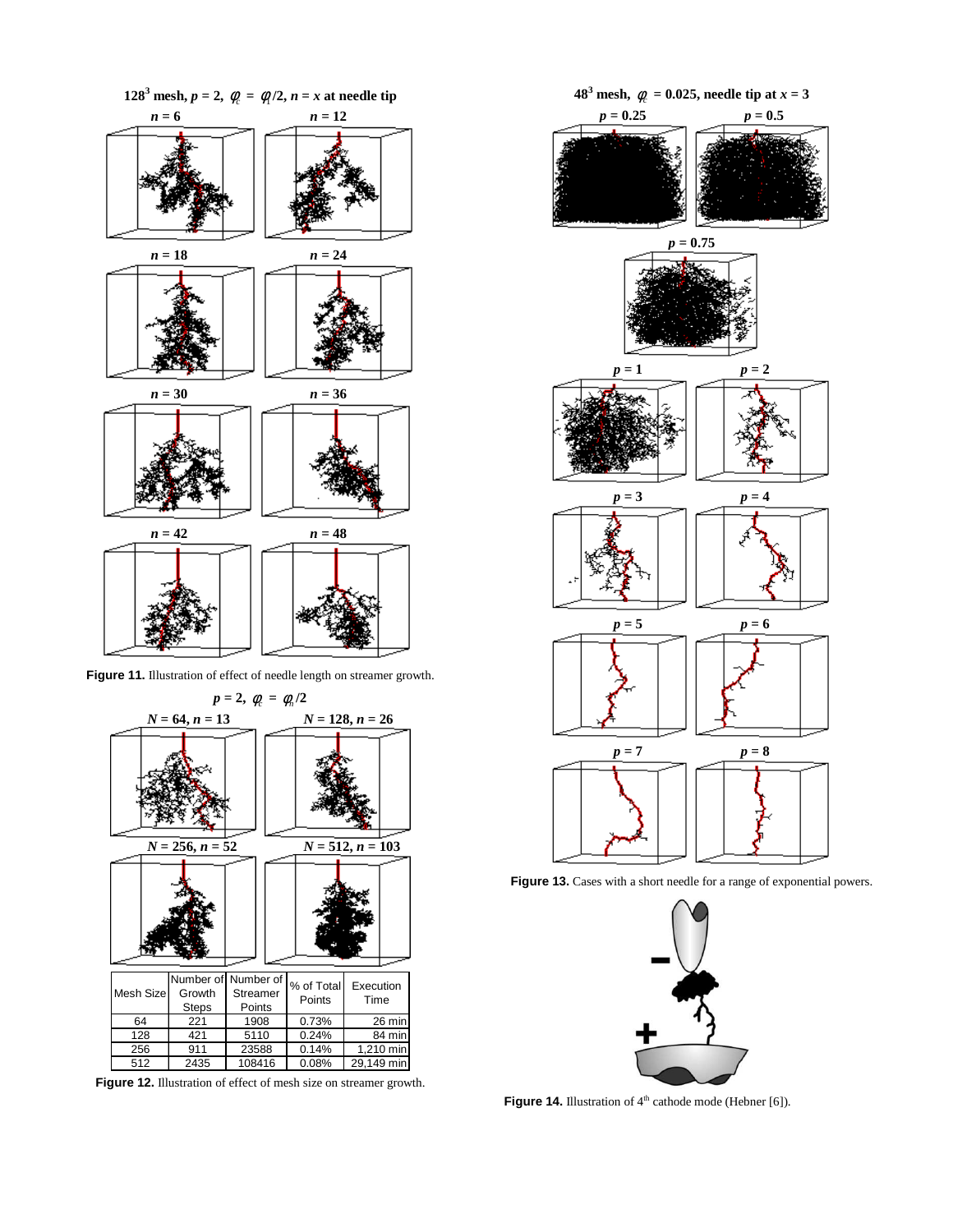

**Figure 15.** Example streamers generated with the two-parameter function for *p* depicted in Figure 9.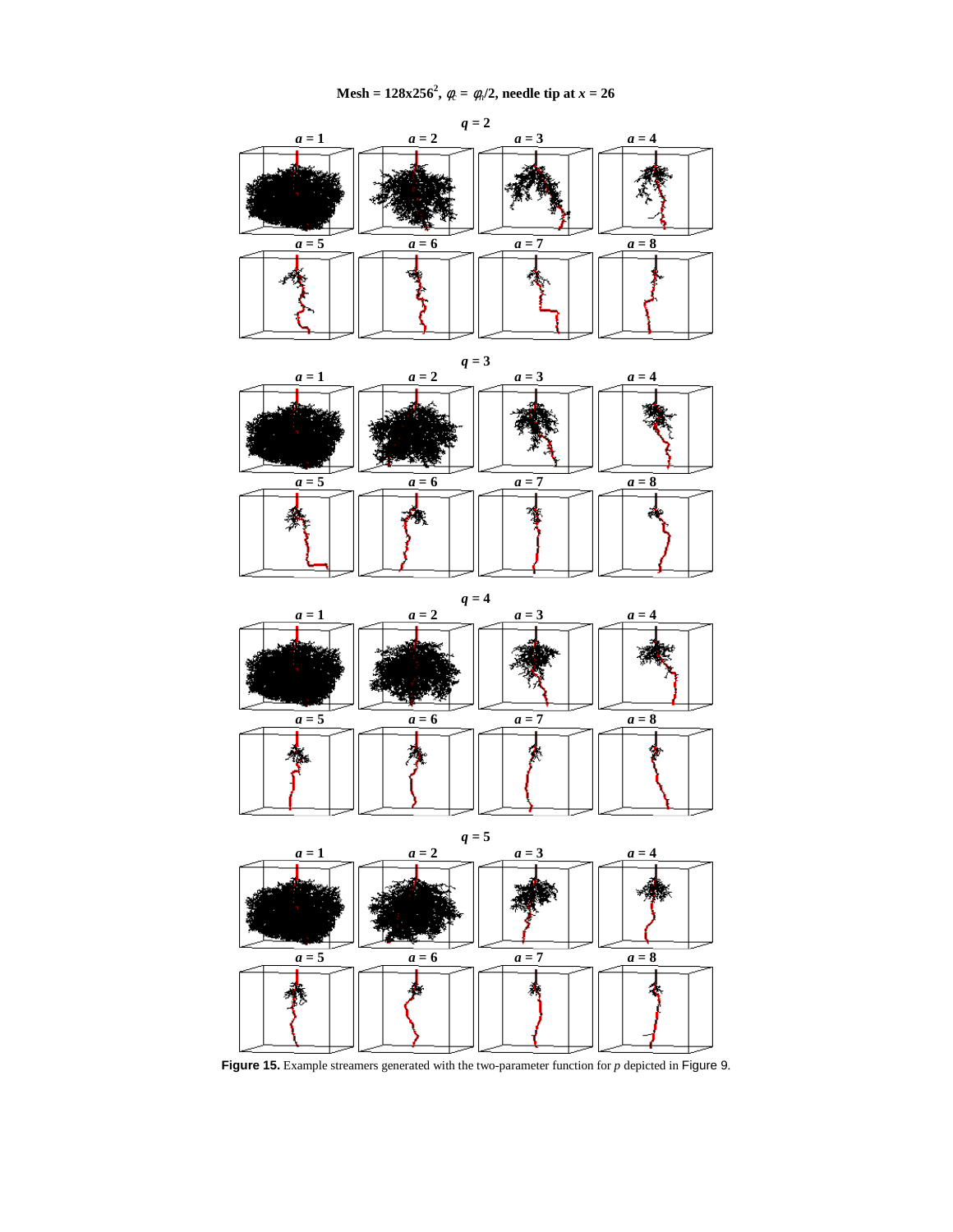

Figure 16. Photographs of streamers that have propagated from a point cathode to a plane anode. Each of the photographs is a different breakdown event showing the stochastic nature of the streamer propagation and the similarities to some of the simulations shown in Figure 15. Particularly in b, the shockwave pattern suggests stepped propagation as used in the simulation. The same behavior is shown in all examples, but slight changes in exposure can make the pattern less clear in some of the examples.

The last remaining parameter to study is the power of exponentiation. Figure 13 shows that this parameter has a strong affect on the growth and appearance of the streamer. Exponentiation with a power greater than 1 will decrease the mean and increase the variance of the  $\phi$  population. This increases the likelihood that growth points will be among the larger  $\phi$  values in the population.

Figure 14 shows an example of a type of streamer that would be desirable to produce with the simulation model. Such a streamer exhibits a greatly accelerated growth rate in its final stages, producing a sparse streamer propagating toward the plane electrode. Figure 13 suggests a possible approach to achieving this in simulation is by having the exponential power be a function of distance across the gap. This was done using the dimensionless distance variable *L*  $=$   $y/g$  for the length of the streamer (refer to equation (4) and Figure 8). Figure 9 shows a particular type using two parameters, found capable of producing streamers similar to that in Figure 14. Figure 15 shows a collection of example streamers generated with this model. This is the first demonstration, using this modeling approach, showing the transition from one streamer mode type to another, a phenomenon that is typical in experiments [6, 12, 13, 14, 15, 16].

It is clear these simulations reproduce experimentally measured characteristics. A representative sample of measurements is shown in Figure 16. The figure shows streamers that initiate at a point cathode. They show the diversity of shapes that are found in the simulation results. The figure also suggests that physical growth, like the simulation is accomplished through a series of steps. That is consistent with the multitude of discrete shock waves that are shown in the figure. The shock waves were not shown in the simulation as the physics necessary to produce them is not included in the model.

### **7 CONCLUSIONS**

The primary new information from this investigation is the simulation of a transition from one streamer mode to another during propagation. This demonstrates that the conceptual framework initially developed in [1] is capable of simulating a wide range of streamer propagation behaviors in insulating liquids. The work also improved the approach in the model for scaling the potential at nearby grid points and explored some of the influences of

computational choices, specifically needle length and grid size, on the predicted results.

The modeling refinement that leads to the observation of transition between modes was to recognize that, on the scale of the individual streamers that constituted the "bush" structure, that the shielding of the electric field by adjacent streamers was incomplete. Consequently, the various grid points had somewhat different potentials. A computational bias was established so that the streamers would grow preferentially in the direction of the largest potential differences and not strictly randomly. It was assumed that this bias would be consistent with physical processes. The assumed bias was sufficient to exhibit mode transition.

An important analysis that still needs to be done within the framework of this model is to use experimental data to infer the production rates of available electrons. With that data, it should be possible to replicate the measured mode propagation velocities. Moreover, adding this physics of the process should make the results much less sensitive to the selection of grid size.

Like any modeling approach, this approach is valuable to the extent that it provides a consistent way to provide insight into a range of data. So, while it is possible, or even likely, that this is not the best approach to describing the situation, this investigation helps to expand the range of phenomena that the model naturally describes.

#### **ACKNOWLEDGMENT**

This work was supported in part by the Office of Naval Research. The authors thank Dr. Minkyu Kim for valuable discussions on streamer simulation.

## **REFERENCES**

- [1] H. Fowler, J. Devaney, and J. Hagedorn, "Growth model for filamentary streamers in an ambient field," IEEE Trans. Dielectr. Electr. Insul., Vol. 10, No. 1, pp. 73-79, February 2003.
- [2] M. Kim and R. E. Hebner, "Initiation from a point anode in a dielectric liquid," IEEE Trans. Dielectr. Electr. Insul., Vol. 13, No. 6, pp. 1254-1260, December 2006.
- [3] M. Kim, R. E. Hebner, and G. A. Hallock, "Modeling the growth of streamers during liquid breakdown," IEEE Trans. Dielectr. Electr. Insul., Vol. 15, No. 2, p 547-553, April 2008.
- [4] E. F. Kelley and R. E. Hebner, "The electric field distribution associated with prebreakdown phenomena in nitrobenzene," J. Applied Physics, Vol. 52, No. 1, pp. 191-195, January 1981.